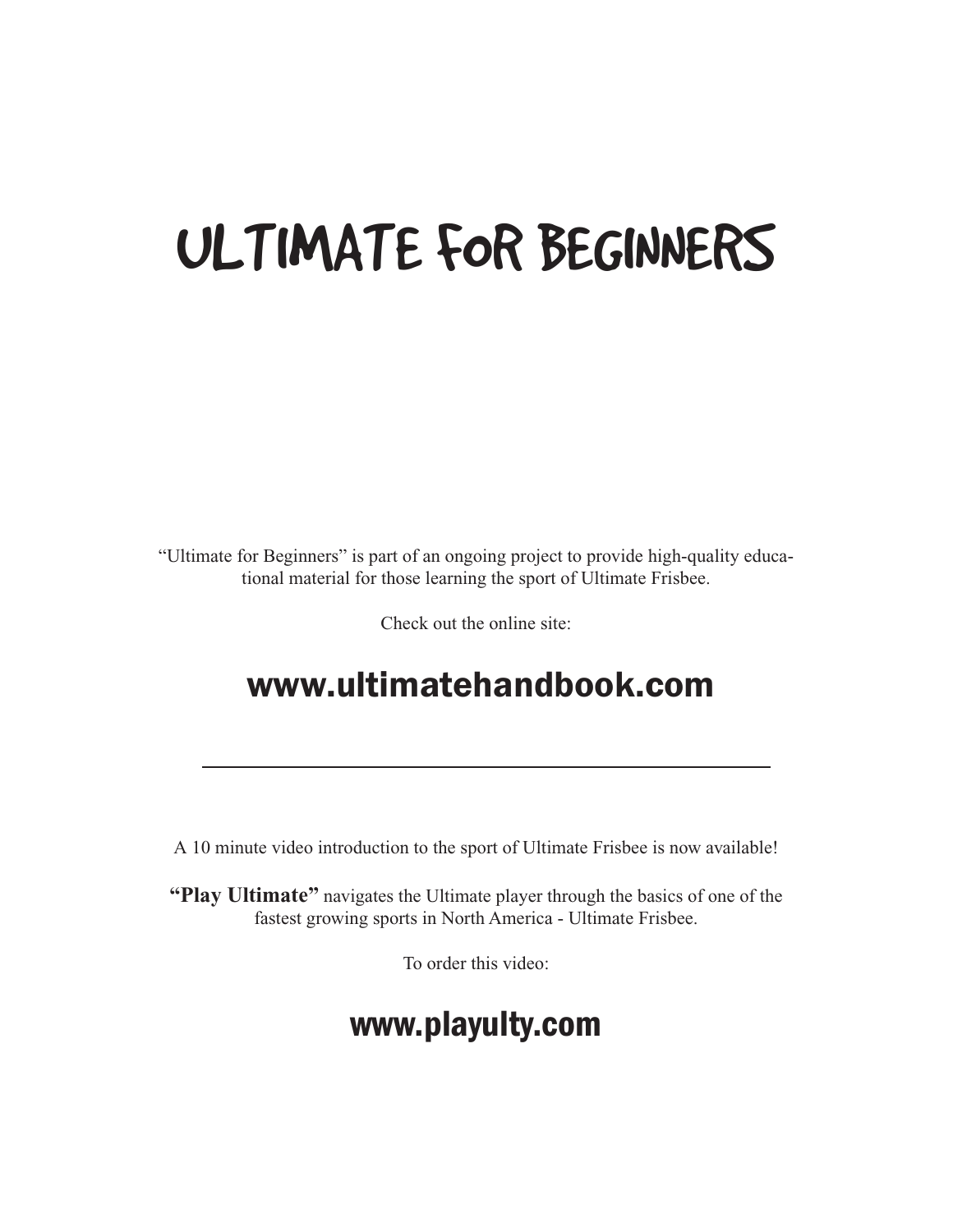

# Introduction

When a ball dreams... It dreams it's a Frisbee

Dr. Stancil B. Johnson, International Frisbee Hall of Fame inductee

Itimate is a noncontact, fast paced field sport played with two teams of seven. The object is to throw a frisbee up the field from teammate to teammate until it's caught in the opponent's endzone. The game combines elements from other sports - the running of soccer, the jumping, pivoting, passing and continual turnovers from offence to defense of basketball, and the long bombs into the endzone of football. It's played year-round.

Ultimate began in 1968 in Maplewood, New Jersey by a bunch a students from Columbia High School. The staff members of the school newspaper, the Colombian, and its student council developed a new game as a gag and activity for their high-school evenings.

"Competitive play is encouraged, but never at the expense of mutual respect between players and the basic joy of play"

The game was freeform early on, with as many as 20 or 30 players allowed per team. Initially played as Frisbee Football, the rules were slowly modified, eventually eliminating running with the disc and the system of downs, and establishing a set of rules for the defense. As the students graduated the game spread to the college level.

Today, Ultimate is played by people from all walks of life in 35 countries throughout the world. From the 25,000 amateur athletes that compete through the



UPA (Ultimate Players Association) and the WFDF (World Flying Disc Federation) to the even greater number that play in informal leagues and casual pickup games; Ultimate is a sport for everyone.

The best way to learn Ultimate is to play it. Take the opportunity to join local pick-up games. This will give you chance to play with some experienced players and perhaps ask them questions. Some cities and leagues even offer skill clinics which is a great way to receive top-notch coaching.

#### The 10 Rules of Ultimate

**1.** The Field -- A regulation ultimate field is 70 yards by 40 yards. The endzones are 25 yards deep.



**2.** Starting Play - There are seven players per team. Each team lines up across the front of their endzone at the beginning of each point. The team with the disc will pull (i.e. throw) the disc to the other team. This starts gameplay.

**3.** Movement of the disc - The offensive team can move the disc in any direction by successfully completing a pass to a teammate. Once a player has the disc they cannot run with it. Only one defensive player is allowed to guard the handler (i.e. the player who currently holds the disc). All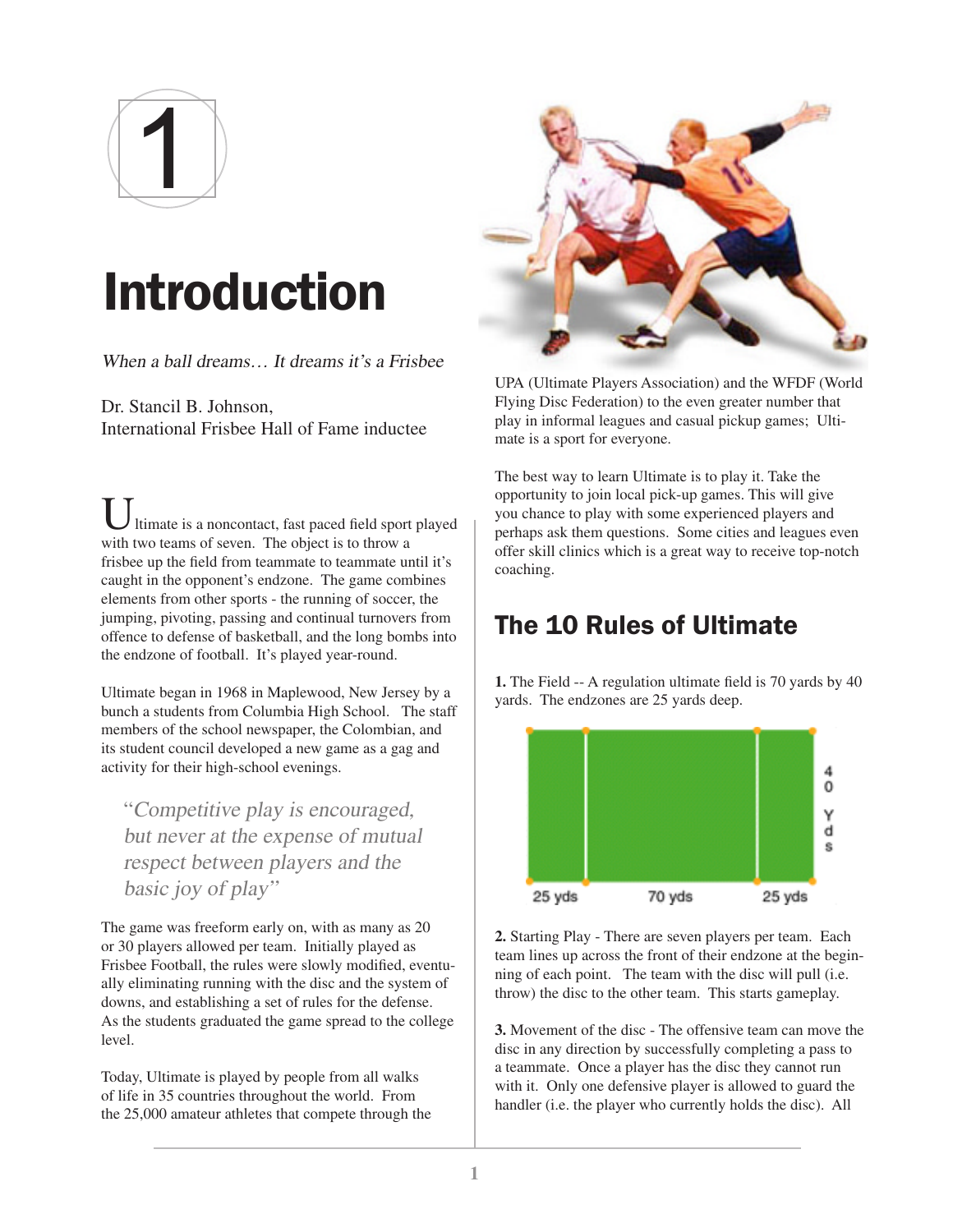other defensive players must be at least 10 feet away.

**4.** The Stall Count -The player with the disc (i.e. the thrower or handler) has ten seconds to throw it. The defender guarding the thrower (i.e. the marker) will establish this ten count (or stall count).

**5.** Change of possession (Turnover) -- When a pass in not completed (e.g. out of bounds, drop, block, interception) or a ten count occurs, the defense immediately takes possession of the disc and becomes the offense. This is called a turnover.

**6.** Scoring - When the offense completes a pass into the opposing endzone, this is a point.

**7.** Contact - No physical contact is allowed in the game of ultimate. Picks and screens are also prohibited as they often lead to injury.

**8.** Fouls - When a player initiates contact on another player a foul occurs. The player who was fouled must immediately yell "foul" and gameplay promptly stops. If a foul call disrupts possession, the play resumes as if the possession was retained. If the player committing the foul disagrees with the foul call, the play is redone.

**9.** Self-Refereeing - Players are responsible for their own foul and line calls. Players resolve their own disputes. There are no referees.

**10.** Spirit of the Game - Ultimate's underlying philosophy is sportsmanship and fair play. Competitive play is encouraged, but never be at the expense of respect between players, adherence to the rules, and the basic joy of play.

### OFFICIAL RULES: www.upa.org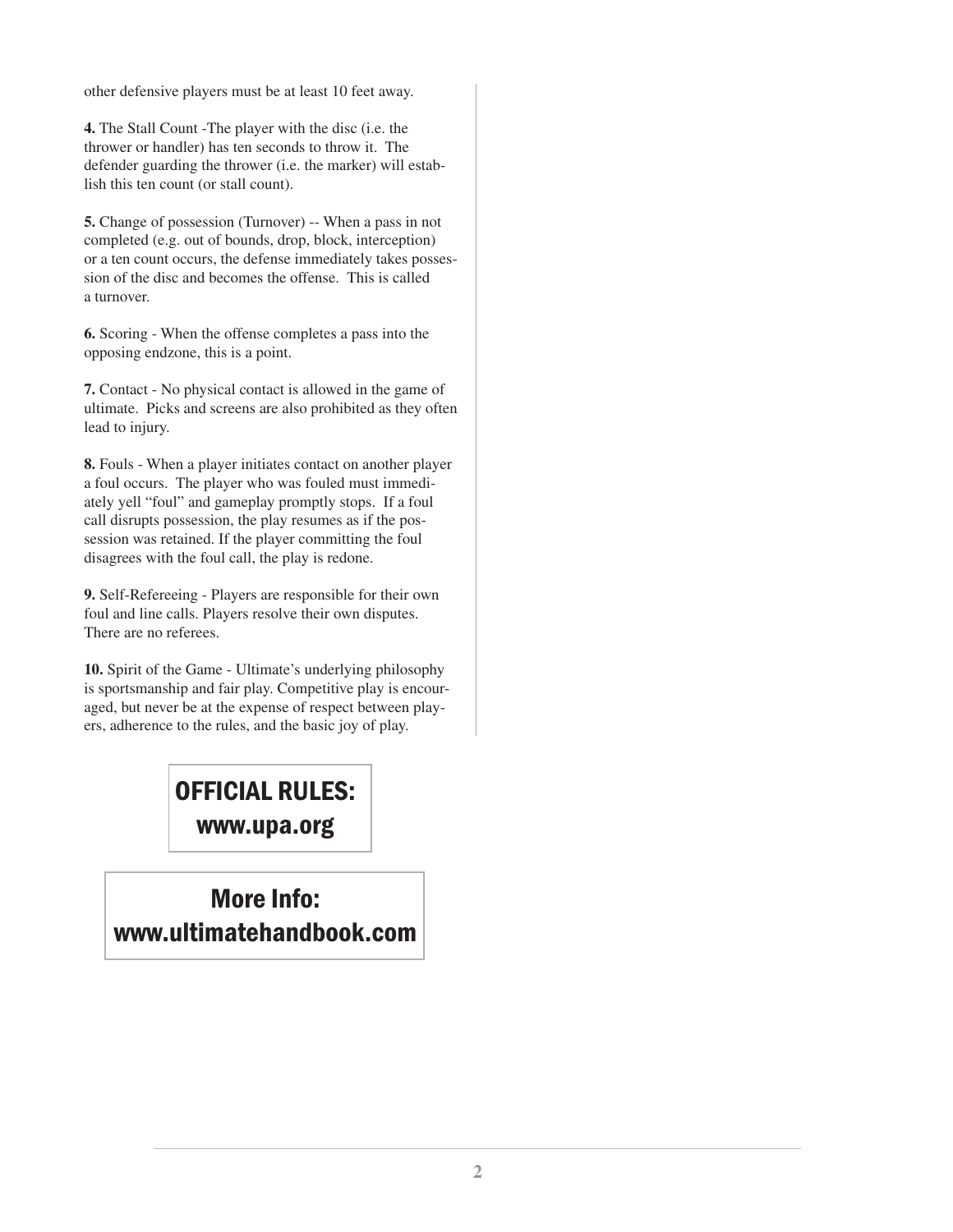

# Spirit of the Game

*The rules of Ultimate, like any sport, take a while to learn. But the most important concept is "Spirit"*

"Spirit of the Game", or SOTG, is the underlying philosophy of Ultimate. Players are among the most courteous of athletes and always maintain a high level of sportsmanship and respect for their opponent. There are no referees in Ultimate, which means that players must govern their own conduct on the pitch. A player would never intentionally violate the rules of the game, so there are no harsh penalties to enforce these rules. If there is an infraction, it is the responsibility of the players involved to call the foul. This includes calling a foul on yourself if the person you fouled does not call the infraction. In essence, Ultimate relies on the honour system with the belief that no one would ever intentionally cheat.

The rules of Ultimate, like any sport, take a while to learn. But the most important concept is "Spirit". Competitive play is encouraged, but never at the expense of mutual respect between players and the basic joy of play.



### Five Ways to Bring More Spirit to Your Games.

**1)** Always praise and support players on both teams. If someone makes a great catch get your whole team to make some noise. Alternatively, if someone makes a mistake and is angry with themselves, it helps to encourage them with a "Nice try red team, go get it back!!".

**2)** Introduce yourself to your opponents on the field. While you are both stacking up, reach out a hand and introduce yourself and wish them a good game.

**3)** Challenge your opponents to a silly point. All hammer throws, skipping, holding hands, left handed etc.

**4)** Share your food! Bring some extra cookies, cake or fruit to the game and pass it around.

**5)** Maintain a positive attitude at all times. The most challenging part of SOTG is to keep it going when the going gets tough. You may be down 11- 2 but remember that Ultimate is just a game and tomorrow the sun will still rise if you lose. So you might as well lose with style, spirit and class!

To the tune of "Help from my friends" -Sung by Illegal Smile to Hello My Name is, Vancouver Ultimate League

What would you do if we gave you a name Like Fuzzy, Rudolph or Jane?

How would you feel at the end of the game now that we'll never see you again?

We'll get by with a little help from your food

Do you feed everybody?

And give them nametags too?

Will you play us on Sundays and give us all something to do?

We'll get by if you say you're our friends

We can try if you say you're our frineds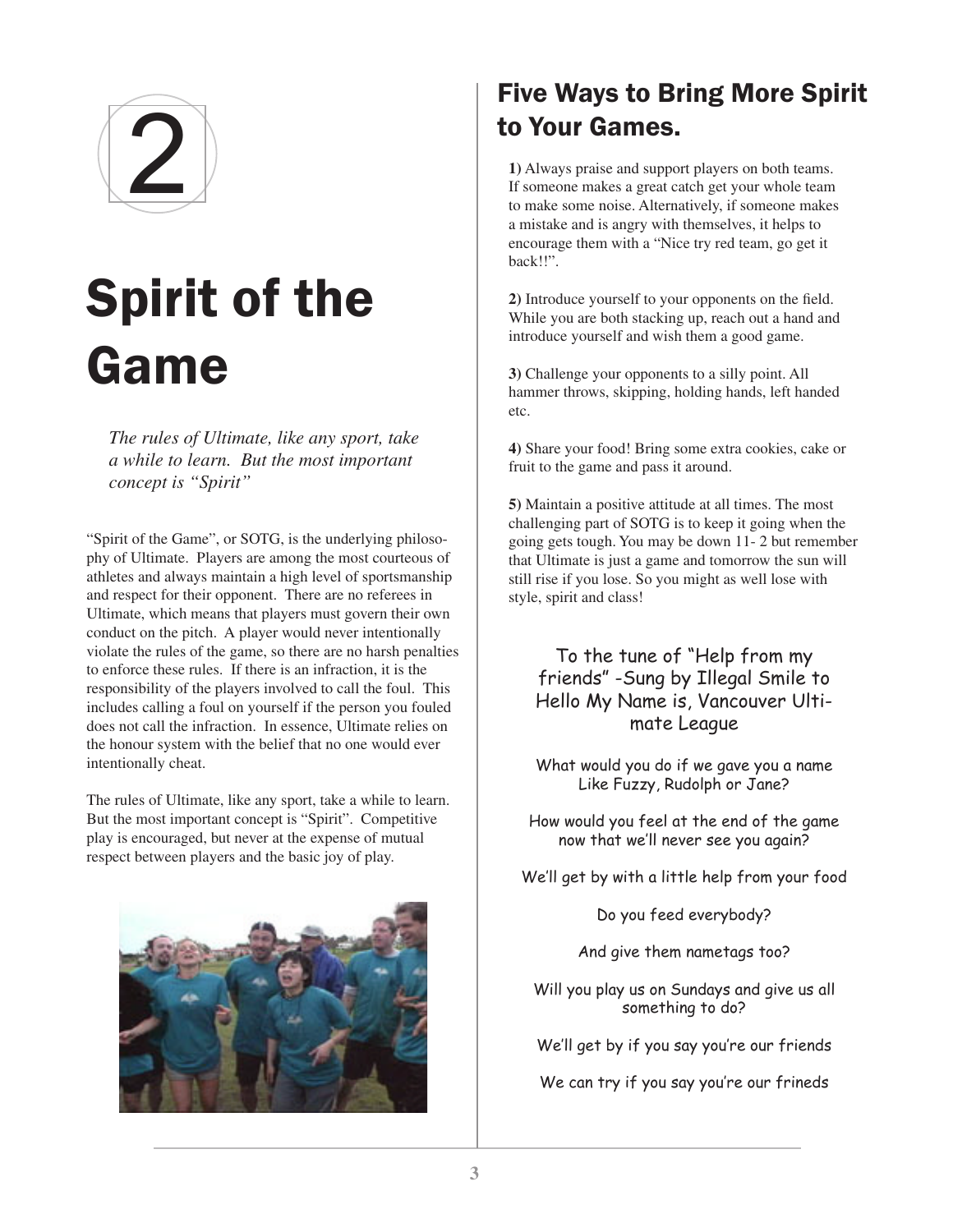### The Cheer

One of the unique aspects of Ultimate is that you must cheer the other team at the end of each game. We're not talking a quick hip-hip-hooray, that just doesn't cut it. You want to create something that commemorates the fun you had with your opponents. It usually involves taking a wellknown song and re-writing the lyrics, perhaps throwing in some choreography, and most importantly, having lots of fun.

Remember, enthusiasm counts more than talent. No matter how bad or good your team does during the game, it's hard to take yourself seriously when a bunch of people are massacring a perfectly good song.

There are a lot of approaches you can take when developing a cheer. Get your entire team together in a circle immediately after the game. It always helps to have a leader when developing your cheer. The song leader plays an important role in activating the creative spark in your team. Keep the team on track and attentive by involving everyone. Lead a quick team brainstorm and ask the following questions:

**1)** Does your opponents' name fit with a popular song, nursery rhyme or TV commercial? Switch the words so that they relate to your game.

**2)** Did something happen during the game that was funny, embarrassing or worthy of praise? Add a line to your song about it.

**3)** If neither of the above apply, you are going to have to turn up the creative juices!! Perhaps a short skit, opera spoof or dramatic performance is in order?

Once you have determined the direction your cheer will take, you have a choice: write your cheer down or commit it to memory. We are going to suggest you don't write down your cheers! Memorizing cheers forces the whole team to either participate or at least listen during the cheer writing process. When cheers are written down, your teams' eyes are glued to piece of paper during the presentation and only a couple of people will really know the song. At first, its always hard to convince your team that memorization is the easiest way.

Start by "talking" the cheer, line by line, until you reach the point where you run out of words. Every time you add a new line or verse, start from the beginning. Now you are using all of the brains on your team to come up with more lyrics! Add the singing when people get used to the new version of the song.

Rehearse your cheer a few times so that you are putting

just as much effort into praising the other team as you put into playing a great game! Remember, enthusiasm is everything! You are not being judged on singing or acting ability. People will appreciate an honest effort.

The cheer is what makes Ultimate so unique. It allows your team to express how much fun you had and shows them you appreciated the great time. The best way to clear the air after an intense game is to give them a cheer they won't forget!!!

#### To the tune of "Call Me" by Blondie

Call me, down the line, you can throw it to me anytime, Call me, its just fine If you huck it, I'll be there in time Call me!

Cover me with dirt and grass, we're sliding in the zone throw the disc to me baby I'm standing all alone Pressures on, I can't stand still if I don't get it someone will Call me!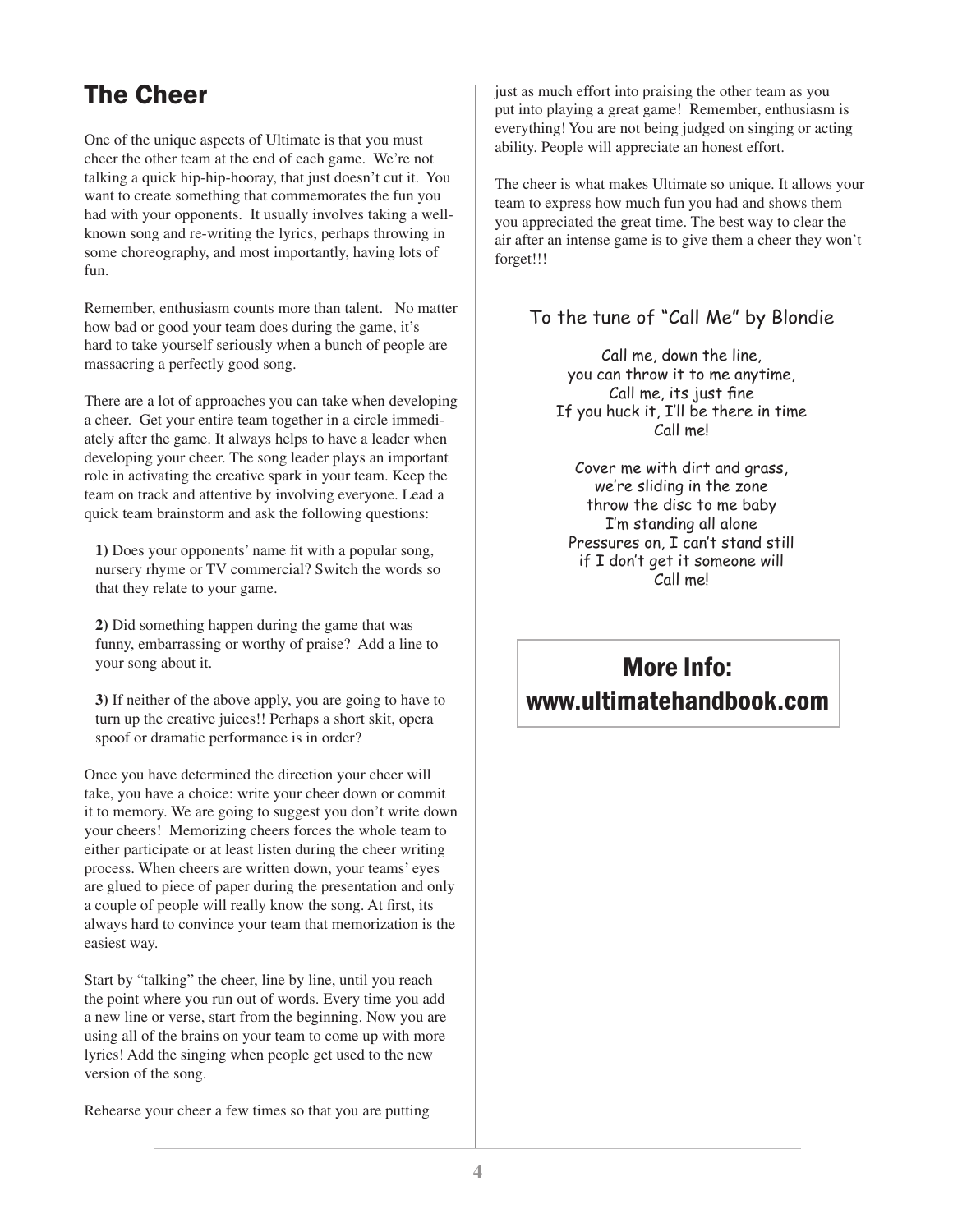

# Throwing

*The two most important throws in Ultimate are the backhand and forehand. The backhand is the throw everybody has used since day one to chuck around a frisbee at the beach. The forehand is the inverse version of the backhand.*

#### Backhand

To throw a proper backhand your grip should have all four fingers curled around the rim. The thumb lies on top of the disc, close to the rim. Make sure to keep the grip relatively tight, as this gives the disc stability.



As a beginner, your natural tendency will be to face the person you're trying to throw to. This often results in a throw that goes way off target. If you are a right-handed thrower, stand with your right shoulder facing your receiver or target. Left handers use their left shoulder. It's important to remember that the force of the throw not only comes from arm strength, but also from your weight imparting energy to the disc. Remember to keep your knees a bit flexed so your body isn't rigid.

Swing your arm forward with moderate force. You don't want to heave the disc, but rather have a smooth controlled



motion. Shift your weight forward as you're doing this and take a slight step ahead with your front foot. This will give you added extension around your defense and balance during the throw.

The point where you release the disc will determine which direction it goes: left, right, or straight. As you release the disc, snap your wrist forward. As it propels off of your index finger, the disc will begin to spin. The harder you snap your wrist, the more spin the disc will have, and it's the spin which keeps the disc stable during flight.

Be careful that you keep your wrist in line with your arm as you snap the disc. If your thumb lifts upward during the throw, the disc will lose control.

Just like a golf swing, continue your arm motion even after the disc has left your fingers. This is known as "follow through" and helps your throw to maintain a nice fluid consistency.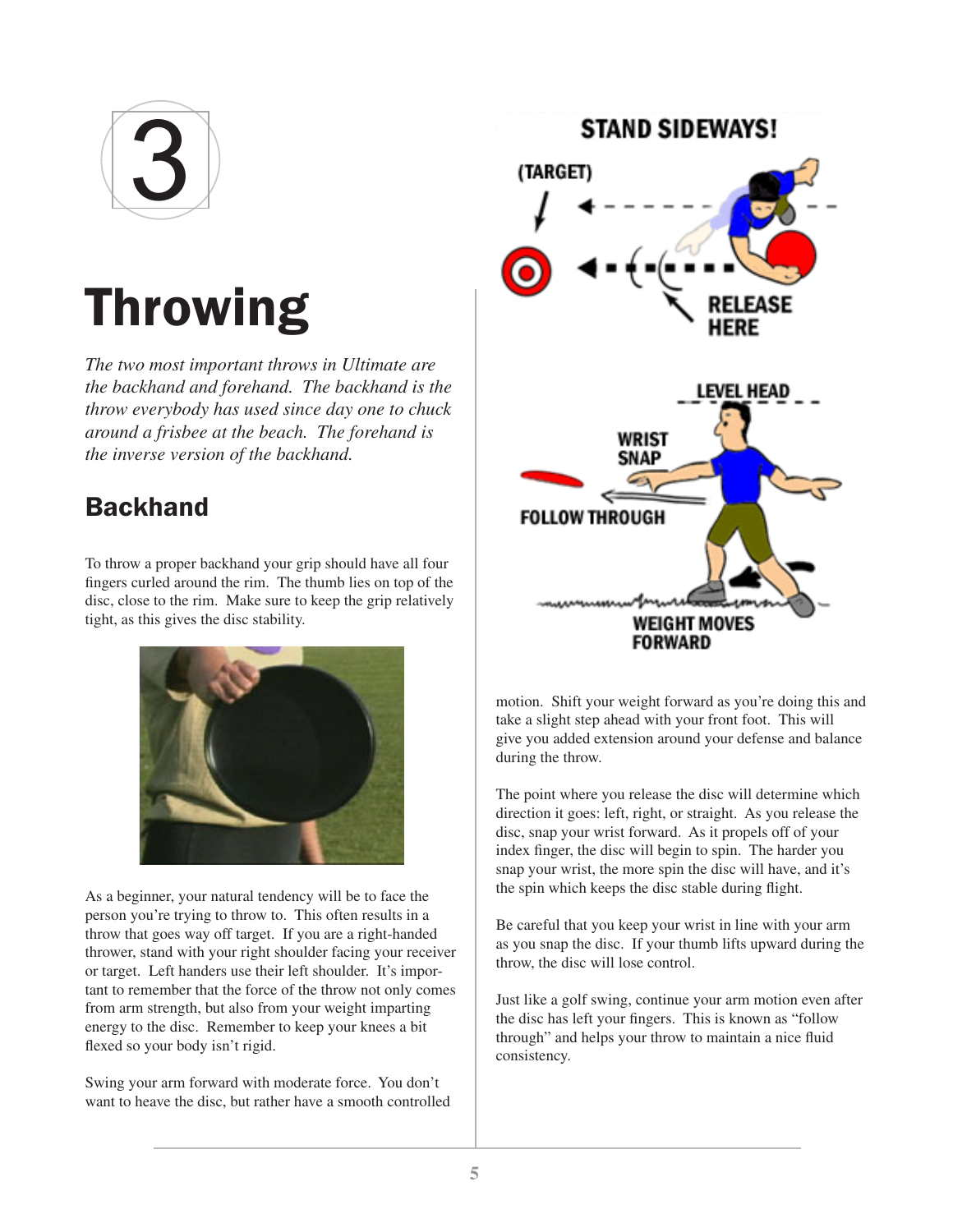### Forehand (Flick)

The basic forehand grip is shown below. The index finger points to the center of the disc, giving you control of the disc angle. The middle finger lies across the inside rim. The other two fingers are curled into your palm. The thumb lies on top of the disc.



If you're a right handed thrower, stand with your left shoulder forward and your torso pointed slightly towards your target. Left-handers should do the opposite. Your feet should be shoulder width apart with your throwing arm behind your rear leg. Keep your knees flexed so your body isn't rigid.

Bring your arm backwards so the disc is above your rear leg and your weight is shifted slightly back. The disc shouldn't be parallel to the ground but dropped down to about 45 degrees by bending at the wrist.

Your elbow is the pivot point and should not move during the entire throwing motion. Swing your arm forward with considerable force. To launch the disc, you want to stop your hand with a jerk and snap your wrist. Essentially all the energy from your arm and body will focus to the middle finger along the rim of the disc.

Because your arm only travels a short distance, the possible release points are much closer together. A good point of release is just after your wrist crosses your rear leg. Follow through is not necessary during the forehand throw.

#### More Info: www.ultimatehandbook.com



**Beginners often throw off the wrong foot. Make sure your weight is on the same foot as the hand that's holding the disc**



**The disc shouldn't be parallel to the ground but dropped down to about 45 degrees by bending at the wrist.**



**To launch the disc, you want to stop your hand with a jerk and snap your wrist. Your elbow is the pivot point and should not move during the entire throwing motion.**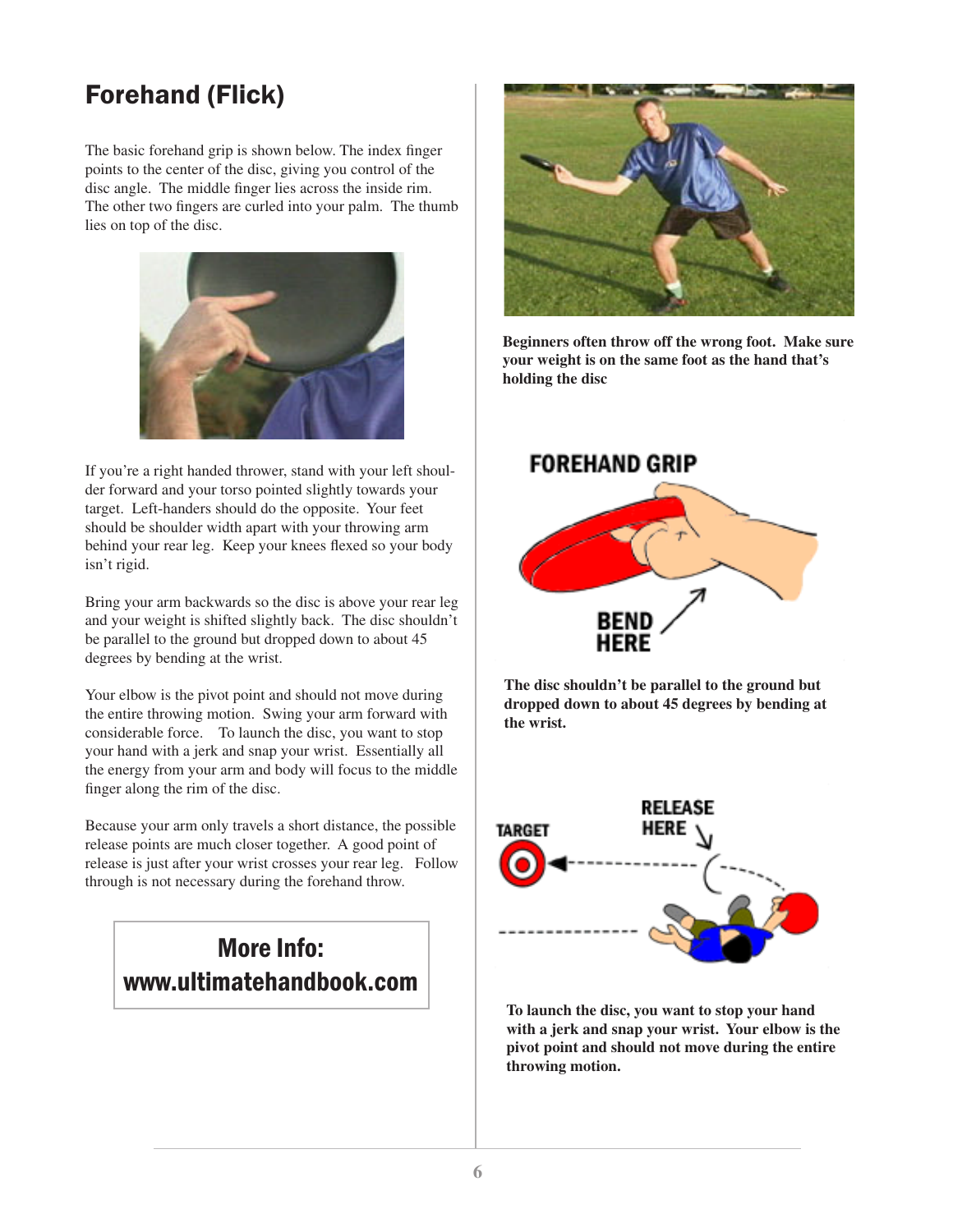

## The Basics of Ultimate



Before starting a game of Ultimate, the captains from each team will flip a disc. A third player calls "same" or "different" before the discs hit the ground. If the call is correct, then that person's team has the choice to throw or receive the first "pull", or alternatively to choose the endzone they would like to defend for the first point.

Each team lines up seven players across their respective goal line. The receiving team should maintain their positions relative to each other until the pull is thrown. This allows the opposing team to figure out who they will check (i.e. defend).

#### The Pull

Everyone is in position, happy, smiling, ready to play. The person pulling the disc will raise their hand, indicating that their team is ready. The opposing team will raise their hand in turn and the game begins. The pull is thrown, the disc sails gracefully through the air to the other end zone, and the pulling team runs down the field to pick up their 'checks'.

"LET THE GAMES BEGIN!!!"

The receiving team doesn't have to catch the pull. Whoever touches the disc first (either by catching it or picking it up from the ground) becomes the first handler. A good idea is to designate someone on your team to be the first handler; This will minimize confusion. If by chance the disc hits the ground and starts rolling, any player on the receiving team can stop the disc without becoming the first handler.

*Unless you are confident that you will catch the pull, let the disc hit the ground. If you try to catch the disc and fail, it's a turnover (and usually just a few* 

*meters away from your endzone).*

*If the disc lands inside your end zone, then the receiving team has the choice to play immediately from within the endzone or walk the disc to their goal line. To put the disc into play, touch it to the ground. Note: You cannot decide to play from the goal line, and then change your mind and throw the disc prior to reaching the goal line.*

*If the disc flies out of bounds, someone from the receiving team should raise his arms and yell "middle". This allows you to play the disc from the middle of the field at the point where the disc crosses the sideline. If you don't call "middle", then you must play it from the sideline.*

*If the disc flies out the back of your endzone, it is considered a "Brick" and play is initiated in the middle of the field, three meters forward of the goal line.* 

#### Marking the Handler

The disc is pulled to the other team, a player from this team picks up the disc (he becomes the "handler"), and a defender from the opposing team (i.e. the "marker") sets up to block the throw. Once the disc is put into play, the marker starts a stall count (at one second intervals) "Stall one, Stall two, … up to "Stall Ten". If the marker reaches stall ten (the "T" of ten to be exact) before the handler initiates a pass then it's a turnover. If the disc is thrown, the "marker" should yell "UP" to let teammates know the disc is in the air.

*A fast stall count is against the rules. In the event of a fast count call by the thrower, two seconds*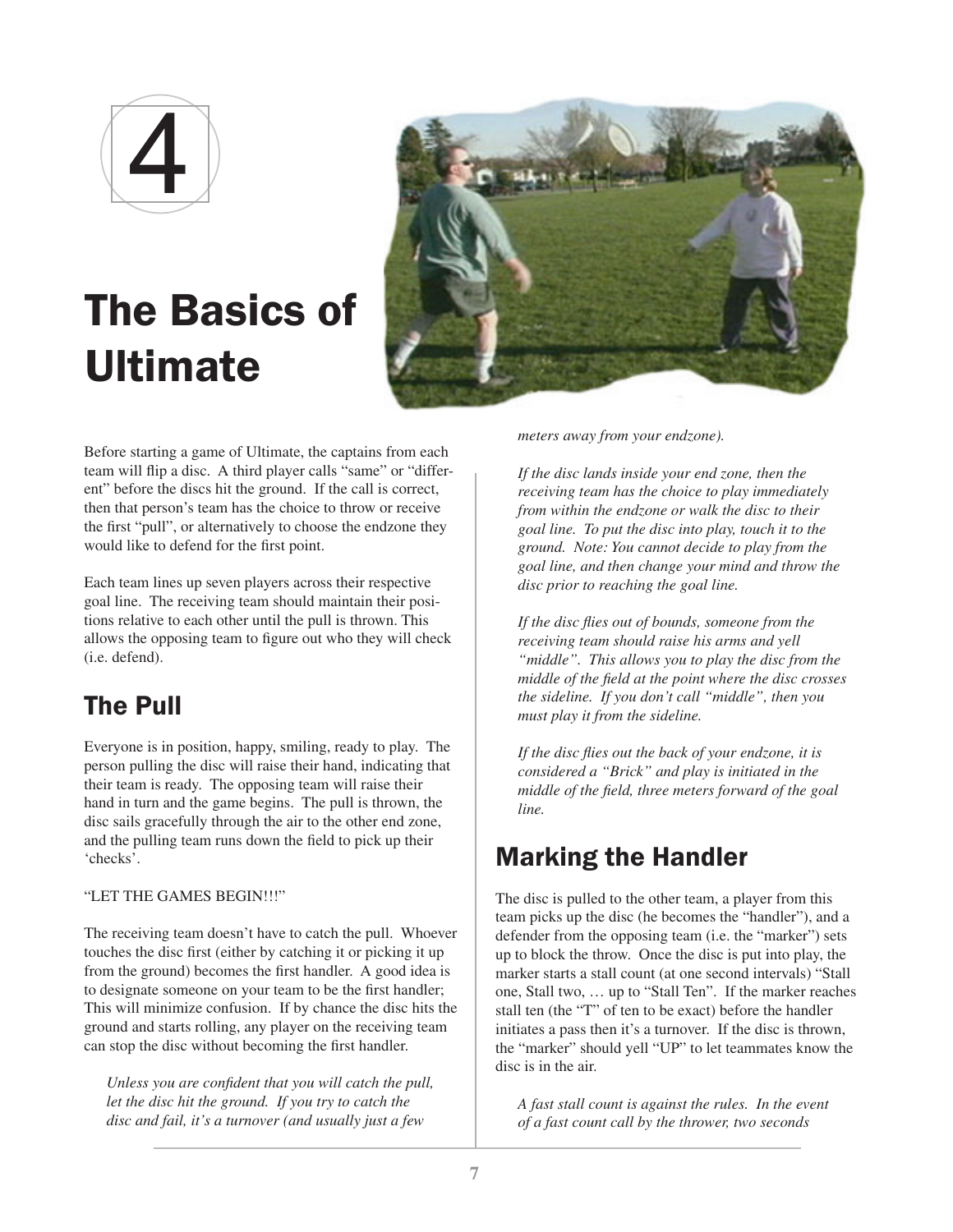*are deducted from the count and play is continued without interruption. A second fast count results in a foul. When this happens, play is reset with a count of zero.*

*The marker must be closer than three meters and greater than one disc length from the handler before they can initiate a stall count. You cannot straddle the thrower's pivot foot or prevent the thrower from pivoting.* 

*Only one player can mark the handler at any one time. All other defensive players must be at least 3 meters away.*

### The Stack

The handler is looking for an open teammate. He has ten seconds to throw the disc but there are fourteen players on the field, twelve of which are running in order to get open for a pass. Needless to say, things very quickly get chaotic and disorganized. Players will find it difficult to get open because someone is always in their way. You will also find that occasionally you must stop so that you don't inadvertently pick an opponent.

*You cannot use any other player on the field to impede the progress of your check. This is called a "pick" and was instituted to prevent injuries, primarily high-speed collisions between players.* 

*If you find yourself in a "pick" situation, yell "pick" and play will promptly stop. If the disc is in flight when the call is made, and is caught by the offense, it is returned to the "handler" and the play is redone. If the pass is incomplete, this is a "turnover". If the disc was not in flight when "pick" was called, the play is reset. No player should move after a pick call except the player calling the "pick", who is allowed to catch up to his/her "check".* 





The most common strategy for reducing clogging is to form a "stack". The idea behind the stack is to try and make room on the field for your receivers. The first player lines up 15-20 yards away from the handler, and the other players line up behind him. Try to keep 5-10 yards between players in the stack. Because ultimate is commonly played using a 'player-on-player' type defense, this will force the opposing team into a similar stack configuration. The field 10 -20 yards in front of the handler is now open for receiving throws.

Players in the stack will make running plays to try and get open for a pass. This is usually done in a series of cuts that open up space between you and your defender. The player at the front of the stack runs towards the thrower and then cuts SHARPLY to the right or left. The sharper the cut, the easier it is to get a few steps in front of the defense.

If your team is running hard, there should be an abundance of passing opportunities. The most important thing for the handler to do is 'lead' the receiver by throwing the disc ahead of them, not at them. If the throw is made directly at the receiver it will cause them to stop. Because the defender is running behind him, he/she will be right there to intercept the pass. Remember, if the defender is too close to your teammate, wait for the next cut. It's also a good idea to make eye contact with your receiver just before they make the cut. This will give you an indication of what's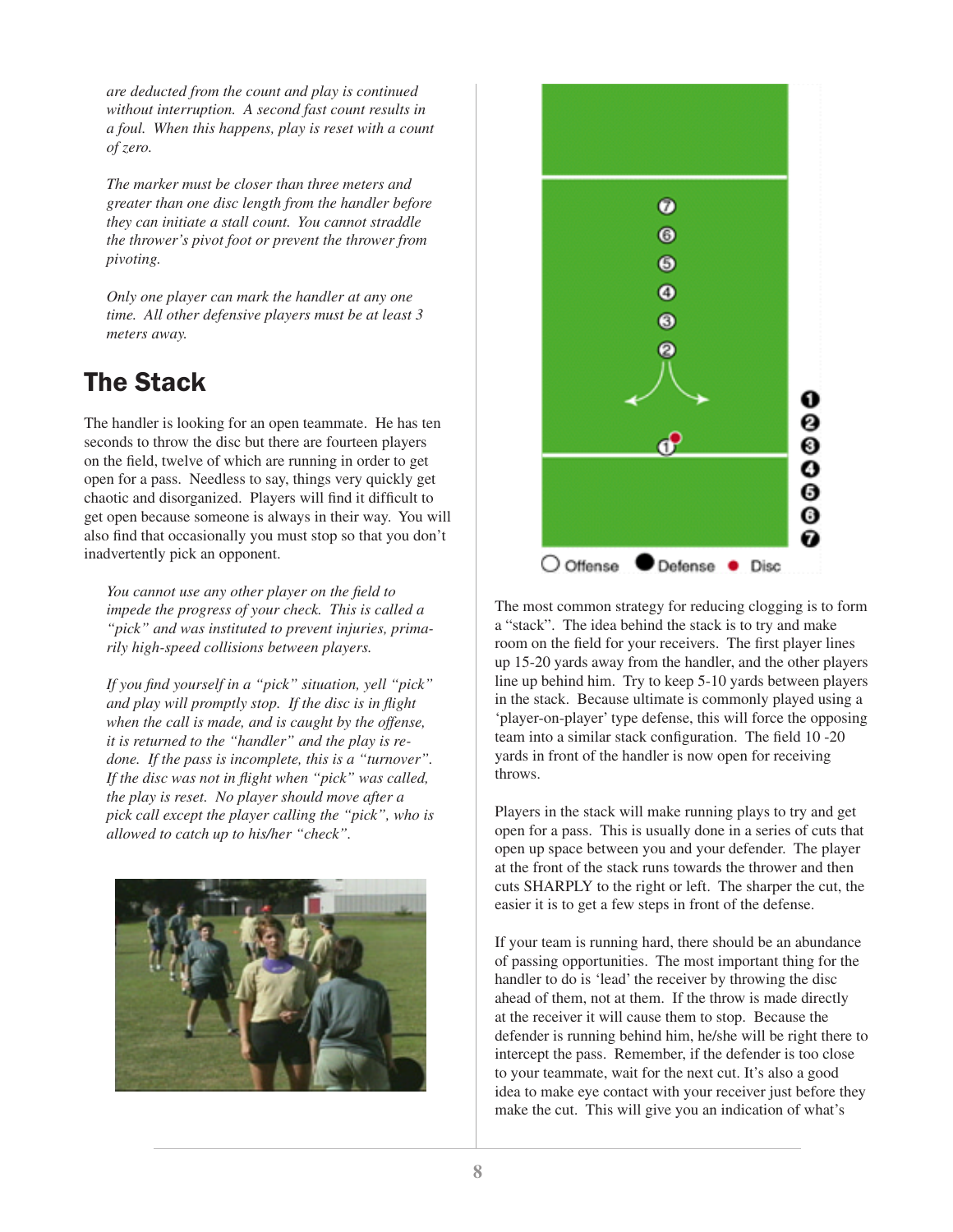going to happen.

If the thrower does not pass to you as a cutter, circle around and run like crazy to the back of the stack (farthest from the disc). By the time the first runner is circling back, the second runner should already be making a cut. Timing is essential. You want the thrower to have a new pass option immediately after an old one evaporates. Remember, the handler only has 10 seconds to throw.

#### Holding the Force

The offense has set up a stack formation which has opened up a lot of space on the field. As a countermeasure, the defensive team wants to limit the area where passes can be made by forcing the disc to one side.

Pretend the field has an imaginary line that originates from the disc and runs from endzone to endzone. All your stuff and your teammate's stuff is called the "home" side of the field. The other side is the "away" side. At the beginning of every point, your team should decide which way your are going to force your opponent to throw. Your players can now anticipate where to mark if their player catches the disc, and what area to guard when their check is cutting for a pass.



For example, let's say you are forcing the thrower "home". This means you are making a commitment to your teammates that you will not let the thrower throw the disc to the "away" or "closed" side of the field. In order to do this, you position your body and arms (not wrapping around the thrower as this is a foul) anywhere from a 45 to 90 degree angle to the thrower. Maintaining this force is essential because your teammates are depending on you to make the thrower throw in one particular direction. If you're forcing to the "Home" side of the field, your teammates are trying not to let their checks get open on the "Home" or "Open" side.

#### Offensive Flow

The disc is in play and the stack and force have been established. One of the best ways to move the disc up the field in this situation is through "flow" offense. The first cutter from the stack gets open and catches the disc. Someone further along in the stack should immediately begin to run. This way, when the receiver (now handler) turns around, a pass option opens up right away. The new handler completes the second pass up the field. This flow continues until a final pass is made into the endzone, and a point is scored. It's this cyclical type of play, with a series of cutting runners, that allows for very fast "flowing" offense. The tempo of quick passes, with the opportunity of surprise long passes, makes flow offense a powerful strategy. If the flow breaks down, reset the stack and begin again.

#### How to Score

To score, you need a member of your team to catch the disc in the endzone. If you're close to the endzone when you catch the disc…. STOP!!! If teammates are yelling "Check Feet", that means you're probably in the endzone. The reason for their insistence is that if you pass the disc after catching it in the endzone, and the receiver misses it, no point is scored and it's a turnover. If you catch the disc outside the endzone then play continues. If you were running when catching the disc and momentum carries you into the endzone, go back to the place where you caught the disc and resume play from there.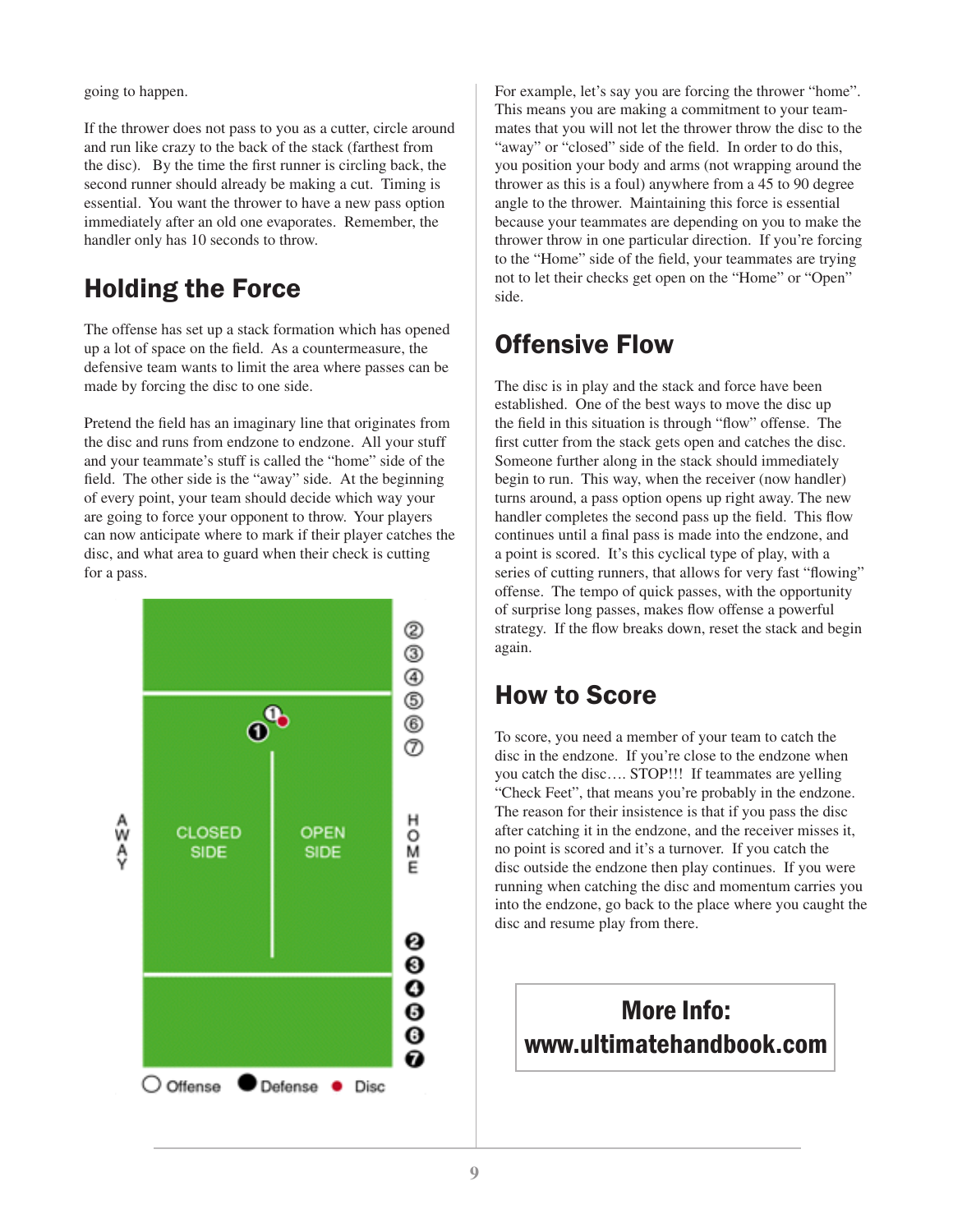

# Advanced **Strategy**

### Getting Open for the Disc

As an offensive players you are making running plays to try and get open for a pass. That means speed, sudden changes in direction, anything that will help you break away from your "check" (i.e. the defensive player covering you). The defensive player will try to anticipate your movements. As an offensive player you need to think ahead and plan your cuts wisely. If you find a certain type of cut works against your defender, don't be afraid to exploit it a few times until they catch on. As a defensive player, you need to try and anticipate your checks behaviour so you can prevent, intercept, or block an incoming throw.



The closer you are to your defender, the harder it is for them to react to your movement. If you make a cut out in front of them, the defender can see which way you are going. If you run up close and break to one side, by the time the defender can start moving you will be past them.

Another great way to get open is start running deep. By running down the field you force your defender to cover you since they don't want you to catch a long pass. Once you go deep the defense will often run past you, or will at least be running near you at high speeds. Either way

you can hit the brakes and cut back in towards the disc and usually end up with the defender behind you.

### **Catching**

The best catch is a successful one. For incoming discs that are below your shoulder height and above your knees, your best bet is to "pancake" the disc between your two palms. For more extreme situations, a two or one-handed rim catch may be necessary. These are things you should practice during warm-up, when doing drills with your team, or just throwing around the disc with your friends. Not only will your hand-eye coordination improve but you will be more adaptive in a game situation. The most important thing is to watch the disc all the way into your hands. Make sure you have a secure grip on the disc before looking for the next receiver.

Never give up on a disc. A catch that may seem beyond your reach is often catchable if the disc begins to hang in the air due to wind or flight angle. A good rule of thumb is to keep chasing the disc until it hits the ground, or is caught by a nearby player. Of course, that does not mean you should crash into other players when trying to make that leaping catch for the disc. Each player is entitled to the space above their body. Hip-checking or intentionally holding a player down to prevent them from jumping is also not allowed. Basically, anything beyond just incidental contact is considered a foul in Ultimate.

#### **Transition**

Ultimate is a high paced game and turnovers occur quite frequently. If you see the disc hit the ground, yell "turnover" or "TO" to let the other members of your team know what's happening. At the same time, find a check. When in doubt, find the person that was checking you.

The ability to become a defensive player is not natural. One moment you're going one way, in control of everything, and the next moment all that control is taken away from your team and given to the opponent. But there is something that you can do about it. Get the disc back by playing some hard defense!!!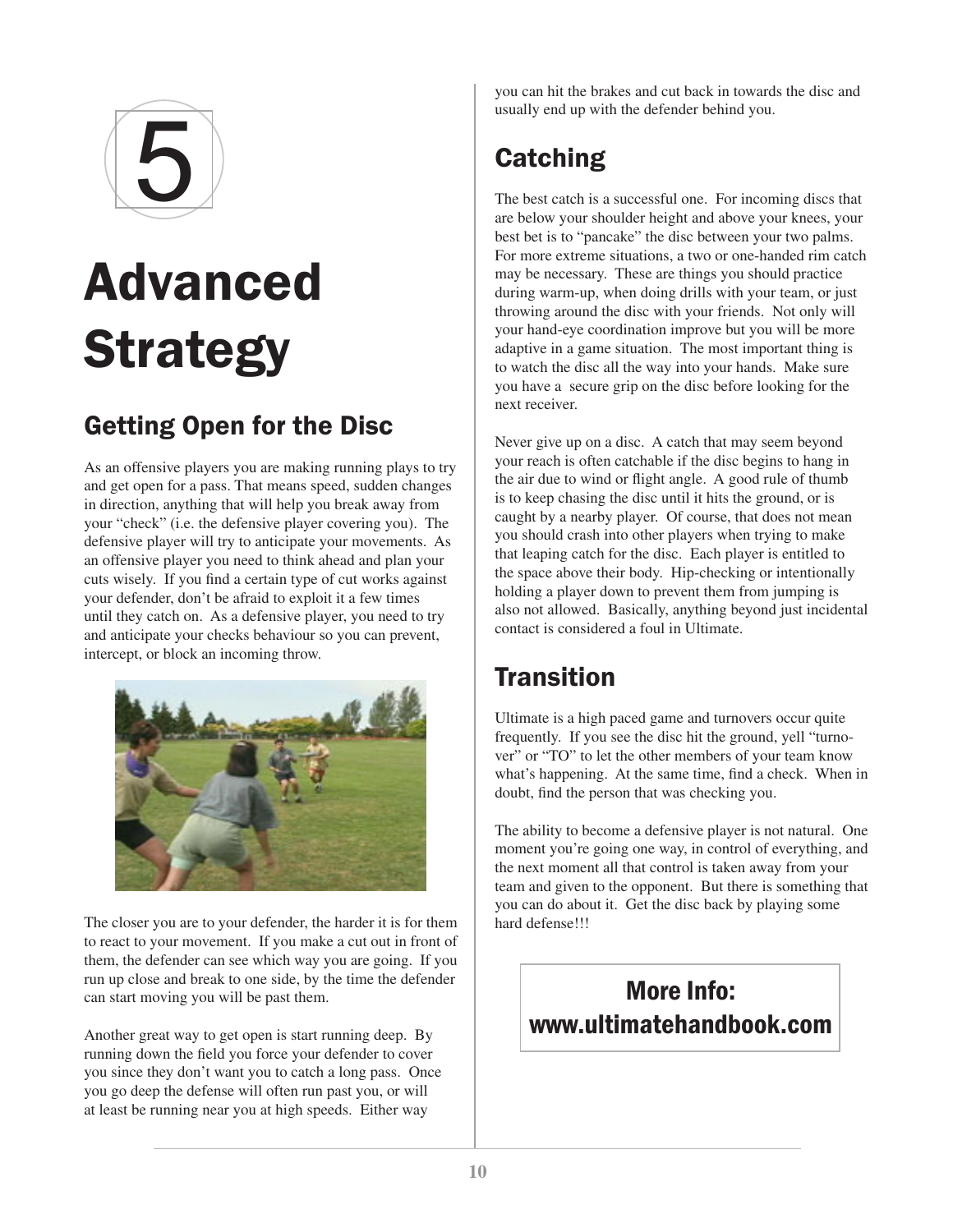

# Drills

### Throwing in Pairs

Each pair stands a comfortable distance apart and completes passes between each other. Both backhand and forehand throws should be made.

#### **Variations:**

Get the throwers to throw high, floating passes to practice high catches.

Increase the distance between the throwers to practice longer passes.

Throw to a running target.

Have the thrower pivot across before throwing. This gets the player used to using their pivot foot.

#### Three Player Drill

This is a great warm-up drill before starting practice. It consists of three positions: thrower, receiver, and marker. The thrower and receiver setup 20 feet apart. The marker starts his stall count at 6 (i.e. "Stall 6, 7, 8, 9, 10") and the thrower tries to complete a pass to the receiver. After releasing the disc, the roles change; The receiver has the disc and becomes the thrower, the old thrower becomes the marker and must run down to mark the disc. If the throw is incomplete, keep trying until you make a completion.

The more pressure the marker puts on the handler, the more effective the drill. It's an excellent way to learn how to make a successful throw when there's a defender in front of you.

### Piggy in the Middle

Split into groups of three. Have the thrower and receiver stand 10m apart with the third player (i.e. the "piggy) in between them. The goal is to connect passes without the piggy getting the disc. The players are not allowed to move. Practice banking the disc around the piggy using both backhand and forehand throws.

#### Wheel Relay

Form a large circle of players all facing inwards and with one person holding the disc. The first person passes the disc to their right (make sure everyone is spaced well apart) and then runs around the circle in the opposite direction (i.e. clockwise). The disc is passes around the circle and should meet the original thrower just as they arrive back in place. They pass it on to the next player (to their right) who does the same thing. This relay continues until it is the original thrower's turn.

#### **Variation:**

Change the directions of passing and running so that both forehands and backhands are practiced.

#### Basic Cutting Drill

This drill will help your team work on timing, agility and coordination.



Set up a stack with offense and defense facing the thrower. The first offensive player in the stack will try and get open for a pass. The defensive mark will try and stop the pass.

Pick one person to handle the disc. This person should be a skilled thrower. Make several passes to one side of the stack. Switch the pass once everyone has had a chance to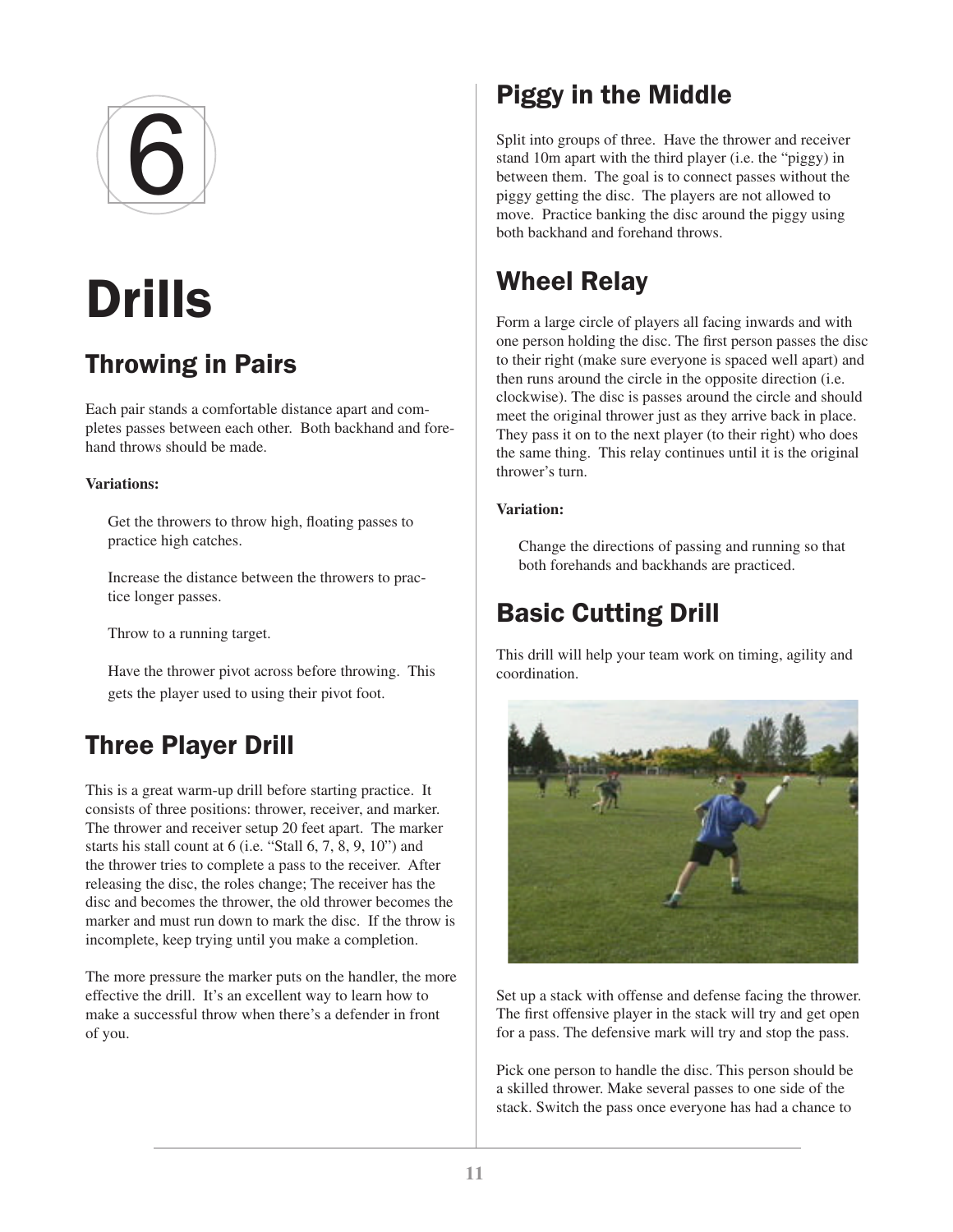try the drill a few times.

There are a few things the offensive player can do to help get open.

Avoid "banana cuts". This is when a player cuts but doesn't make sharp changes in motion and the shape of their line resembles an arc.

Draw a picture in your head of the line you are going to run. Just like the guys with the white pen drawing on the TV screen during football replays!

Take 3 steps, plant a foot and change direction sharply.

Fake with your upper body. As you plant a foot, fake your arms, head and upper body in the opposite direction you are about to go.

Most importantly, run hard!!!



For the defender:

Stand off your mark about 2 metres/10 feet. This distance becomes a personal preference after a while so try different marking distances to see what works for you.

Usually if you are marking at the front of the stack, you want to be between the thrower and your check.

Don't take your eyes off the cutter. Watch their hips for hints as to which direction they are going to cut

Clear the passing lane after your cut and return to the back of the stack. This will allow other cuts right after you. Take turns playing offense and defense. Be sure to try a variety of cuts. Cheer your teammates when they make a good cut, a nice catch or a D block. This drill is a great way to warm up before a game.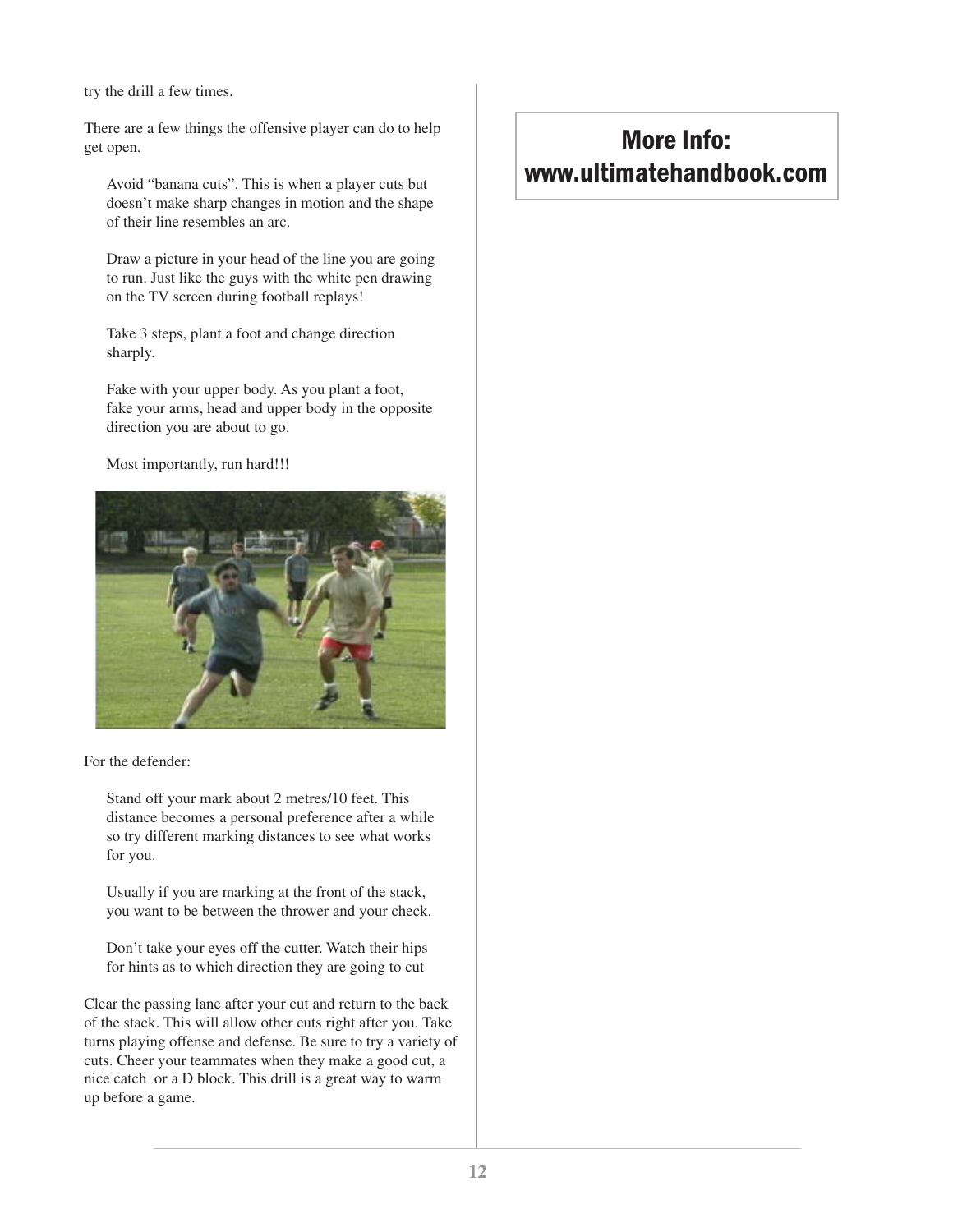

## A Glossary of Ultimate Jargon

*(descriptions presuppose a right-handed thrower)*

**backhand:** a standard throw; right-handed player places thumb on top of disc, curls fingers underneath, extends arm to left side of body.

**bid:** an impressive (but failing) diving attempt to catch the frisbee. Often used in a positive way, ex. "Nice bid"

**clog:** to prevent good cuts by standing in the way of your teammates.

**check:** The player you are defending.

**chilly:** slow it down, be patient, wait a moment for the game to get reorganized again.

**cut:** a run by a receiver to shake his defender.

**D:** defense

**disk in:** a verbal shout signalling that the disc is in play.

**force:** guarding on only one side of the thrower to make them throw to the other side. The direction you want them to throw is the direction of the force.

Types of Force:

Force In: force to the middle of the field Force Out: force to the outside of the field Force Sidelines: force to the near sidelines Force Home/Away: force to the home or away side Force Forehand: force the thrower to use a forehand throw

Force Backhand: force the thrower to use a back-

hand throw

**forehand:** a difficult but useful throw; the thrower leads with middle finger along rim, index finger supporting disc; also called a flick.

**handler:** The offensive player with the disc

**marker:** the defensive player covering the thrower.

**layout:** dive!!! "If you didn't catch it, you should have laid out"

**O** offense

**pick:** an intentional or unintentional block where a player gets between you and the player you are covering

**pull:** like a kickoff in football, the throw that begins the possession.

**run through:** what you shout to tell another player to run past the disc without picking it up

**stack:** offensive strategy in which all the players line up down the middle of the field and alternately make cuts to the side.

**stall count:** The defensive player counts up to 10 while defending the offensive player. The offensive player must throw the disc before the 't' of ten otherwise it's a turnover.

**swill:** a bad throw.

**up!** what you shout to alert players that the disk is in the air.